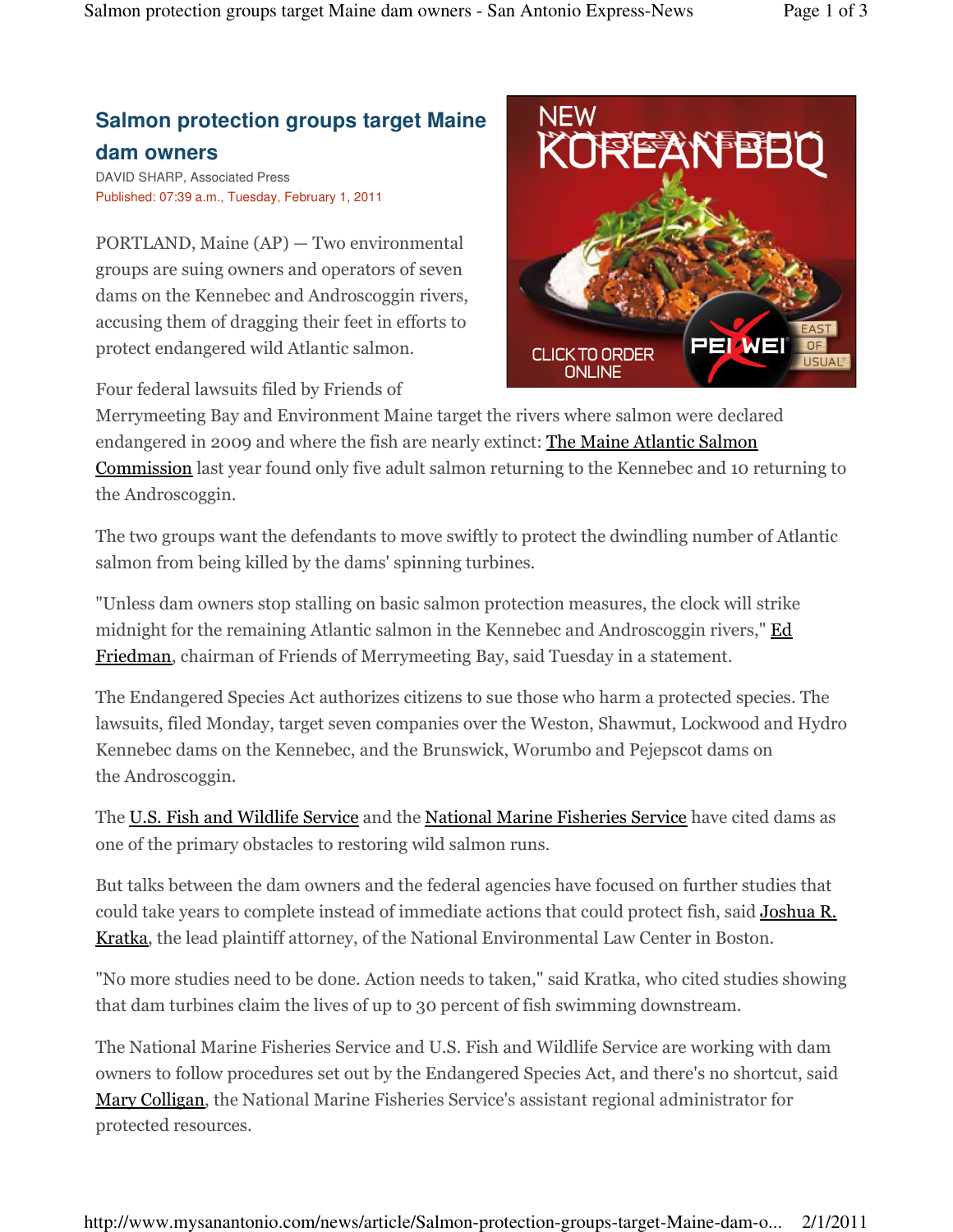"We share the interest of the plaintiffs in obtaining protection for the species as quickly as a possible, but we do have to go through a process to analzye all of the impacts and reach conclusions that are scientifically supported," Colligan said by phone from her office in Massachusetts.

The federal agencies recognized when they expanded Maine's endangered species listing to the Kennebec, Androscoggin and Penobscot rivers in 2009 that there would be significant challenges because the rivers are home to so many existing mills and hydroelectric dams.

The Penobscot River has been a success story in terms of salmon restoration, but that's not the case for the Kennebec and Androscoggin, said Emily Figdor of Environment Maine.

"We see the species literally on the brink of extinction on the Kennebec and Androscoggin, and the dam owners are just sitting on their hands," Figdor said.

The plaintiffs are prepared to pursue legal remedies, but they'd prefer to negotiate directly with the dam owners to get acceptable results, Kratka said.

"The best outcome would be for us to negotiate a resolution and a fix with these companies as soon as possible, and to begin implementing salmon protection measures this year," he said. "It's certainly technologically feasible. The question is what the attitude will be on the part of the defendants."

The seven defendants named in the lawsuits are NextEra Energy Resources Inc., NextEra Energy Maine Operating Service LLC, Brookfield Renewable Power Inc., Hydro Kennebec LLC; Merimil Limited Partnership; Miller Hydro Group; and Topsham Hydro Partners Limited Partnership.

Massachusetts-based Brookfield Renewable had no immediate comment on the lawsuit, a spokeswoman said. NextEra didn't immediately return a phone message. The others couldn't be reached immediately for comment.

**1 tip for a flat belly** News: Follow 1 bizarre tip and lose pounds of belly fat eatcleandiet.com/news

**Cancer Treatment Centers** CTCA Is Recognized For The Best In Cancer Care. www.CancerCenter.com

**Smokers-Quitting Is Easy!** Now You Don't Have To Actually "Quit"! Check Out This ConsumerHealthWatch.Info

**Ads by Yahoo!**

**MYSA** Home News Blogs

Business Sports

Life Events Calendar Multimedia National/International **Obituaries Politics** 

**TOPICS Community** Health Living Green SA **Military** 

**MARKETPLACE** Autos Classifieds Jobs Real Estate Shopping

**COMMUNITY SUBMITTED** Calendar Photos

**ABOUT US** About Us Contact Us Advertise online

Advertise in print